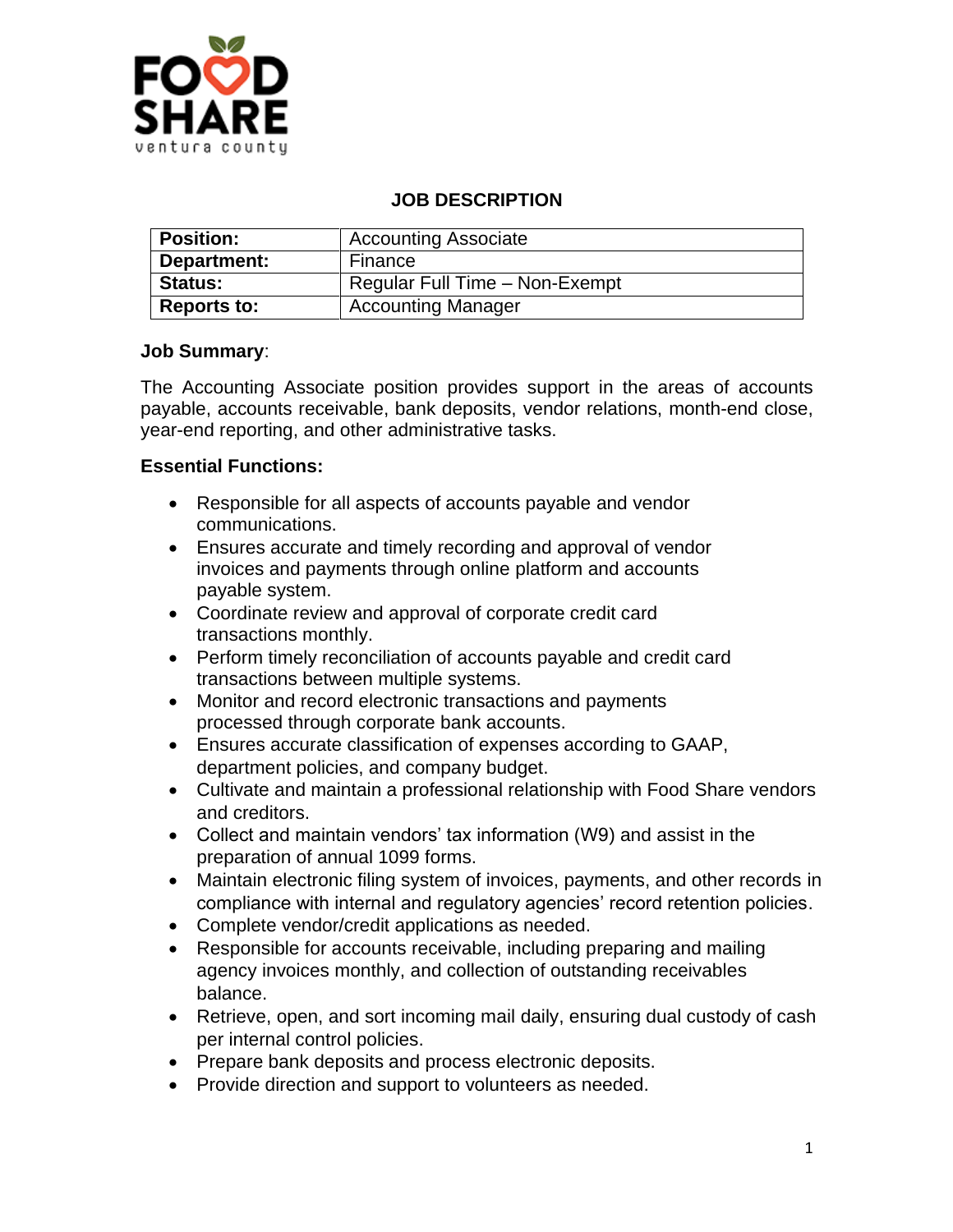

- Work with other departments as needed.
- Assist in the month-end close process by reconciling AP and AR related GL accounts and preparing necessary journal entries.
- Provide accounting and audit support to the Accounting Manager and CFO.
- Other duties and projects as assigned by the Accounting Manager and CFO.

# **Core Competencies:**

- Attention to details is a must.
- Organizational skills and ability to prioritize tasks.
- Time management skills and ability to multi-task to meet deadlines.
- Proficiency with computer systems and ability to learn multiple software applications.
- Strong knowledge of Microsoft Office Suite.
- Excellent written and verbal communication skills.
- Demonstrate excellent interpersonal skills and problem-solving abilities.
- Strong work ethics, integrity, and reliability.
- Self-motivated with ability to work independently.

#### **Qualifications:**

- Associate degree in accounting or equivalent preferred.
- 3 + years or related accounting experience preferred.
- Basic knowledge of GAAP.
- Non-profit accounting experience a plus.
- Valid CA driver's license and proof of vehicle insurance.
- Able to periodically lift up to 50 pounds.

# **Departmental Requirements:**

- All Finance staff are required to be organized and efficient at prioritizing tasks.
- All Finance staff needs to have exemplary customer service skills to communicate with all food bank stakeholders.
- All Finance staff needs to ensure they abide by and uphold company/department policies and procedures.

## *FOOD Share, Inc. embraces a philosophy that recognizes and values diversity. Our goal is to attract, develop, retain, and promote a talented diverse workforce in a culture where all employees will contribute to their fullest potential.*